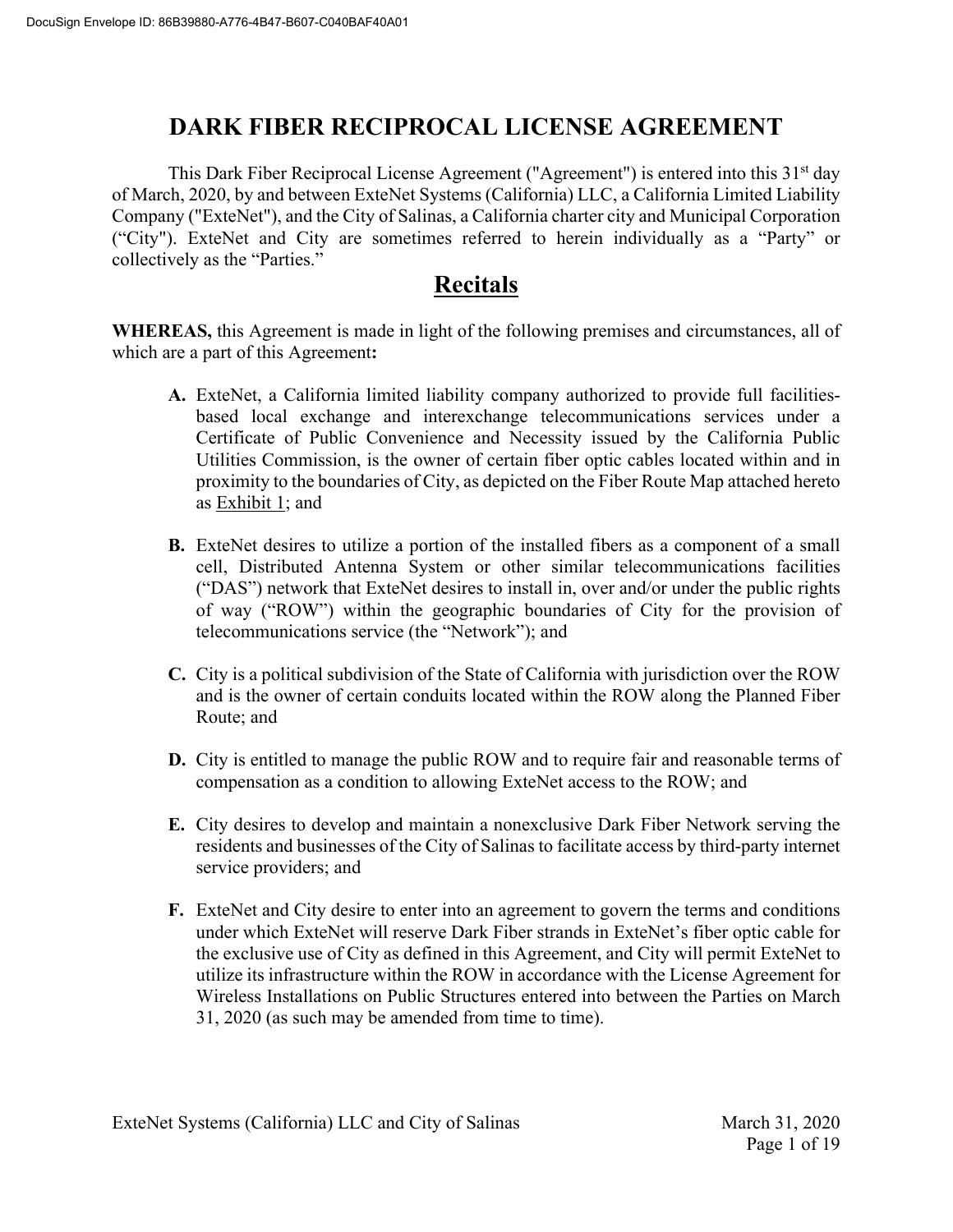**NOW THEREFORE**, in consideration of the promises and mutual covenants contained herein, ExteNet and City, for valuable consideration, the sufficiency of which is hereby acknowledged, hereby agree as follows:

# **Agreement Terms and Conditions**

# **1. Definitions**

For the purpose of this Agreement, the following terms when used herein shall have the following meanings:

- (i) "Access Point" means a Manhole, Vault, Handhole, Junction Box or Pedestal through which the ExteNet Cable may be accessed for the purposes of splicing fibers to interconnect to other networks or facilities.
- (ii) "Authorized Contractors" means third party contractors (whether independent or affiliated with ExteNet) that have been approved and authorized by ExteNet to utilize Access Points and to make splices or perform other work on the ExteNet Cable as provided for in this Agreement.
- (iii) "City Fiber" means fiber owned by the City of Salinas which is used by ExteNet pursuant to this Agreement.
- (iv) "CMRS Services" means services which require the possession of a Commercial Mobile Radio Services license to operate.
- (v) "Dark Fiber" means an unlit optical fiber strand in a Fiber Segment that is separate from and has not yet been connected to any of the equipment, electronics, lasers or additional Fiber Segments necessary to transmit optical signals via the fiber strand or to corresponding fiber strands in other adjacent Fiber Segments.
- (vi) "ExteNet Cable" means the several Fiber Segments, including the Licensed Fiber, whether aerial or undergrounded, comprising the optical fiber components of the Network as deployed and depicted in the Fiber Route Map as the Fiber Route Map as may be changed from time to time.
- (vii) "Fiber Route Map" means the map of the composite routes of the various Fiber Segments which ExteNet has a legal right to lease. These Fiber Segments are depicted on the map attached as Exhibit 1, which shall represent the scope of the Fiber Segments covered by this License Agreement, except that Exhibit 1 shall be updated from time to time as necessary to reflect modifications to the Fiber Segments or additional Fiber Segments comprising the ExteNet Cable made in the future.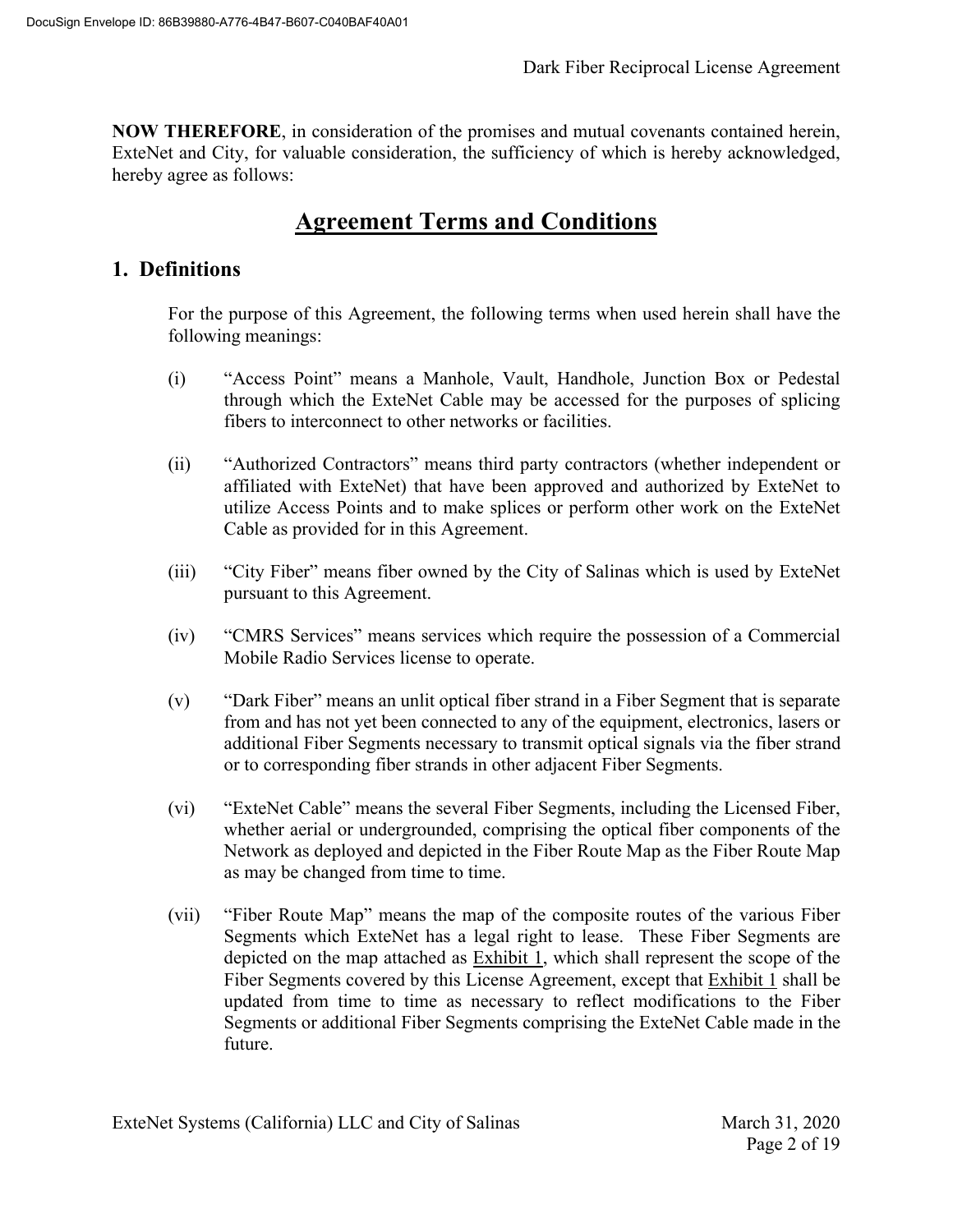- (viii) "Fiber Segment" means a continuous run of multi-strand fiber optic cable covering a portion of the fiber cable route shown on the Fiber Route Map.
- (ix) "Handhole" means a buried box, with a lid that is even with the surface of the ground, used to store, terminate, splice or transfer fiber optic cable.
- (x) "Junction Box" means a box where fiber optic cable splices and connections are made and accessed.
- (xi) "Licensed Fiber" means the individual strands of Dark Fiber within each Fiber Segment of the ExteNet Cable, as the same may be modified in accordance with this Agreement that shall be reserved and/or designated for exclusive use by City in accordance with and subject to the terms of this Agreement. All ExteNet Cable shown in Exhibit 1 of this Agreement shall be deemed to be Licensed Fiber. Additional Fiber Segments that are connected to the Network following its initial construction and deployment in accordance with the Fiber Route Map set forth in Exhibit 1 on the effective date of this Agreement shall be deemed a part of the Licensed Fiber and shall be subject to the foregoing obligations on the part of ExteNet to reserve and/or designate strands of Dark Fiber for exclusive use by City only if and to the extent that such Fiber Segments and any associated Equipment are located within (or provide connection to Fiber Segments and any associated Equipment located within) the geographic boundaries of City and are made subject to this Agreement on terms and conditions no less favorable to ExteNet than those that are then in effect with respect to the Network as initially constructed and deployed. Licensed Fiber does not include portions of the ExteNet Cable that ExteNet acquires from a third-party under commercial or wholesale terms (e.g. leased fiber, licensed fiber, IRU fiber, etc.) and/or otherwise does not have the legal right to license that specific portion of the ExteNet Cable to the City.
- (xii) "Manhole" means a subsurface enclosure which qualified personnel may enter and use for the purpose of installing, operating and maintaining facilities.
- (xiii) "Municipal Purposes" means and includes all purposes within City's powers as defined by the City's charter, where any such purpose is directly pursued by City itself or its contractors with the primary object of promoting the security, health, good government, or general convenience of its inhabitants, including, but not limited to, police, fire, emergency life support, library, park, recreation, transportation, community development, economic development, and similar services, as well as programs to build and support equipment and improvements on City property and the public right-of-way, such as street lights and traffic signals. Also includes administrative support of the above actions.
- (xiv) "Pedestal" means an above ground structure used to store, terminate, splice or transfer fiber optic cable.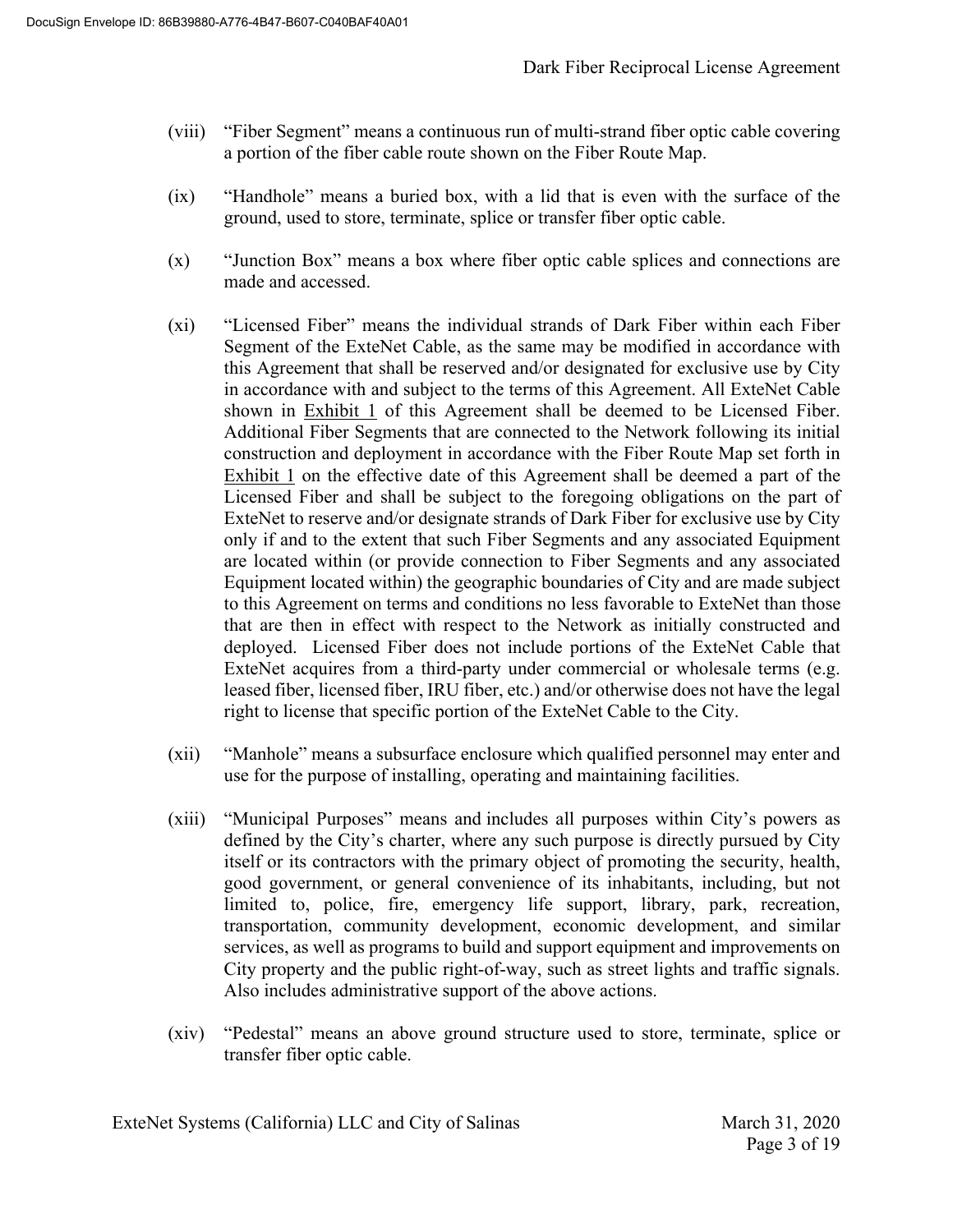- (xv) "Sub-Licensee" means a third party identified by City to utilize the Licensed Fiber and who has entered into an agreement with ExteNet for the use of the Licensed Fiber consistent with the terms of this Agreement.
- (xvi) "Vault" means an underground structure used to store, terminate, splice or transfer fiber optic cable.

### **2. License**

#### **2.1 License Grant**

Subject to the terms, conditions and limitations set forth herein, each party hereby grants to the other party as follows:

- (i) ExteNet hereby grants to City a license and right for the exclusive use of the Licensed Fiber for the transmission of optical signals generated by optical or other equipment by City as defined in this Agreement. The duration of the foregoing license shall continue in perpetuity so long as the ExteNet Cable installation remains in place and is in use by ExteNet and its successors in interest and assigns, but nothing herein shall obligate ExteNet to continue to maintain and operate the ExteNet Cable or any portion thereof or to maintain any attachment rights related thereto during any periods in which ExteNet is not otherwise using or planning to use the ExteNet Cable (other than the Licensed Fiber) for the provision of services to ExteNet's customers. The foregoing license and right is granted as compensation to City as payment of certain ongoing payments and/or fees that might otherwise be assessed on any property in the ROW based upon ExteNet's installation of its facilities, as defined in the License Agreement for Wireless Installations on Public Structures entered into between the Parties on March 31, 2020 (as such may be amended from time to time).
- (ii) City hereby grants to ExteNet a License to install fiber and any associated conduit, including fiber installed for the use of third parties, within the boundaries of City, in accordance with the terms of this Agreement and City's laws and regulations.

#### **2.2 Scope of License - ExteNet**

(i) ExteNet shall provide City with access to Twenty-Four (24) strands of Licensed Fiber for all ExteNet Cable identified on the Fiber Route Map. To the extent that ExteNet has authority to use and authorize third party use of Access Points, it will grant permission to Authorized Contractors to use such Access Points for splicing the Licensed Fiber for the purpose of interconnection to other compatible equipment or facilities as directed by City and at City's sole cost. ExteNet shall have no obligation whatsoever to install any additional fiber optic cable or to allocate any additional strands of the ExteNet Cable to meet the needs of City.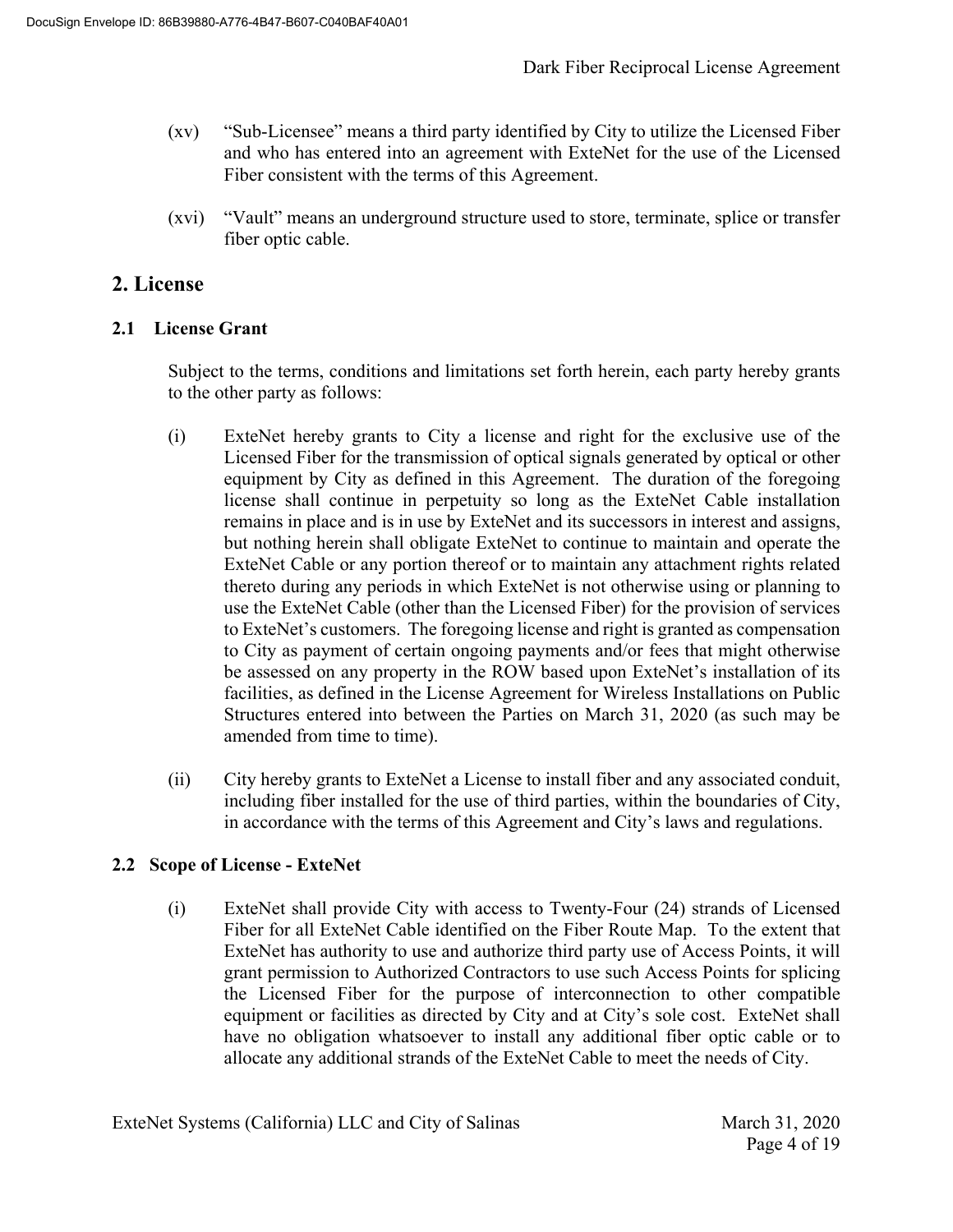- (ii) City may, at its discretion, allow for the usage of the Licensed Fiber by itself or third parties acting as a Sub-Licensee, in accordance with the following:
	- a. If the City elects to use a fiber strand from the Licensed Fiber for its own Municipal Purposes the City may provide a written request to ExteNet to allow City to utilize the assigned strand(s). ExteNet shall not demand any compensation for the use of these strands, except that ExteNet may make use of City-owned fiber or conduit for its own commercial purposes on an equalexchange basis. ExteNet shall make available to City up to a maximum of eight (8) strands of the Licensed Fiber pursuant to this subsection. City shall comply with all other terms of this Agreement when utilizing the Licensed Fiber.
	- b. If City elects to allocate Licensed Fiber to a Sub-Licensee, City shall provide a written request to ExteNet to allow said Sub-Licensee to utilize the assigned strand(s), as described in Section 2.4 of this Agreement. Upon written request by City, ExteNet shall make available to that entity a number of strands as requested by the City, up the maximum number of strands allowed under this Agreement. ExteNet shall lease (or otherwise allow the use of) the entirety of the Licensed Fiber to the Sub-Licensee at the rate of \$400 per strand per month, inclusive of ongoing or repeating charges, surcharges, or fees.
	- c. The Licensed Fiber may be used by Sub-Licensees for the following purposes:
		- i. The provision of internet/broadband services by the Sub-Licensee directly to the ultimate consumer (ie retail) or to itself, excluding CMRS Services; and
		- ii. To create points of connection between remote locations for the purposes of supporting the Sub-Licensee's internal network operations, where the Sub-Licensee is a governmental or other bona fide non-profit agency; and
		- iii. Other purposes mutually agreed upon in writing by ExteNet and City.
	- d. ExteNet may require that Sub-Licensees enter into a separate Agreement with ExteNet and may require such requirements as may be reasonably necessary to facilitate the good functioning of the system, provided that such requirements are not more stringent or costly than those found herein.
	- e. Notwithstanding any other provision of this Agreement, ExteNet may condition the usage of Licensed Fiber by a Sub-Licensee to preclude the Sub-Licensee from either sub-leasing, sub-licensing, or otherwise allowing the use of the Licensed Fiber by any other party.
	- f. City may not encumber, offer as collateral, or allow any third party claims of any type on or against the Licensed Fiber. Under no circumstances shall the City charge any License or Connection Fees for the use of the Licensed Fiber, except as may be reasonably necessary to cover its actual costs.
- (iii) City shall be responsible for obtaining any approvals, authorizations, coordination and supervision that is necessary in connection with its own use of the Licensed Fiber. Without limiting the foregoing, City shall have the sole responsibility for performing all activities and paying all costs necessary to make the Licensed Fiber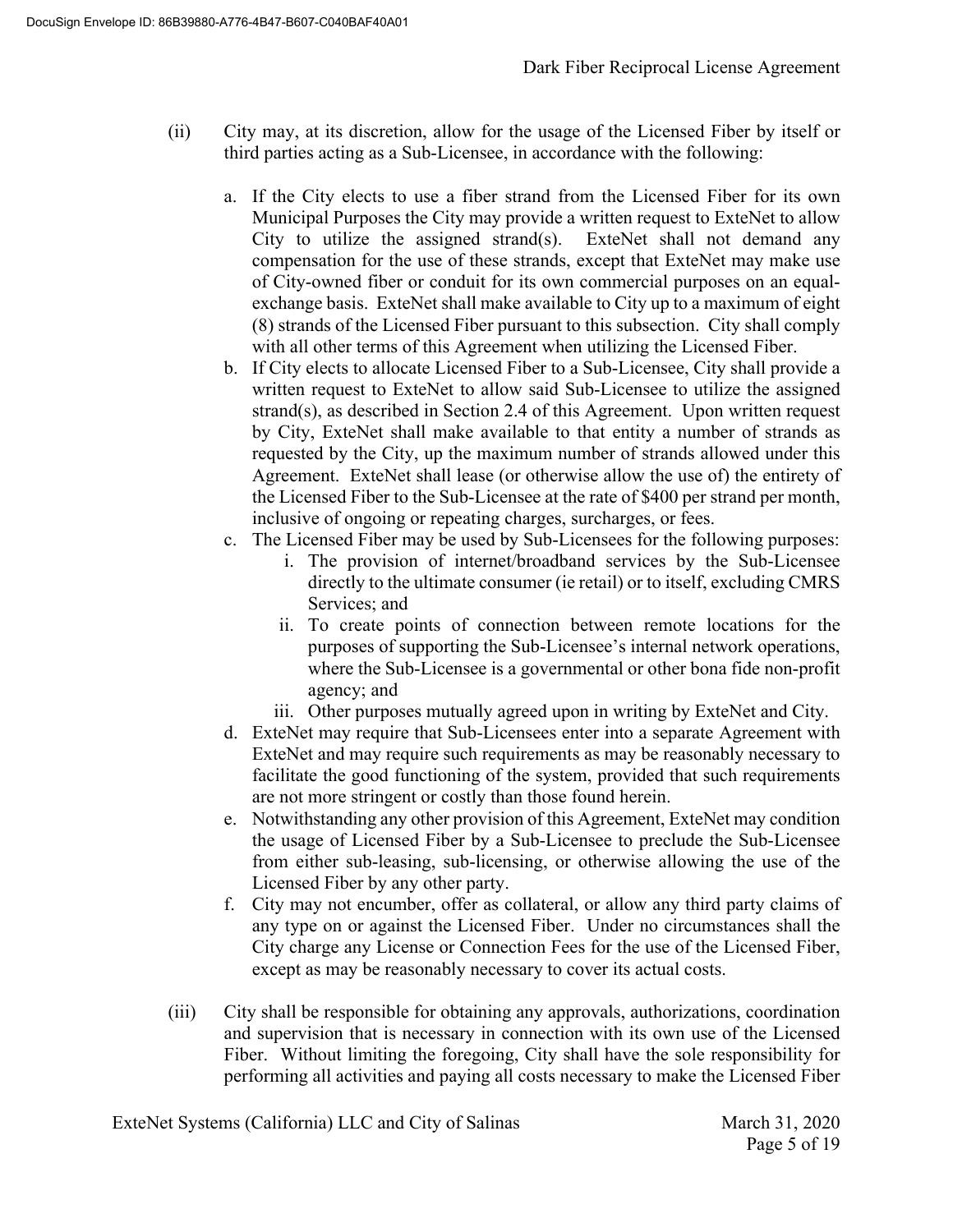operational, including but not limited to: (i) splicing the Licensed Fiber to achieve interconnection between or within the applicable Fiber Segments and between the Licensed Fiber and fiber optic cable belonging to itself or others, and (ii) providing, attaching and interconnecting equipment, electronics and lasers as required to transmit or receive optical signals via the Licensed Fiber. City shall further have the sole responsibility for paying all costs and for constructing or otherwise providing facilities needed to connect the Licensed Fiber to any other network or facilities via appropriate Access Points, and for performing all necessary fiber splices for interconnection of the Licensed Fiber to other network facilities. Except as otherwise approved by ExteNet (such approval not to be unreasonably withheld) all such splices and other uses of Access Points shall be carried out only by Authorized Contractors. The City shall provide written notice to ExteNet of any of the work described in this subsection. ExteNet shall have the right to have one of its representatives present during the work to inspect and approve the work being performed. ExteNet and City shall coordinate to determine times available for an ExteNet representative, and City shall schedule such work, to the extent practicable, only during regularly scheduled maintenance windows or at other times that are reasonably convenient for ExteNet, but in any event not more than 45 days from the initial notification of such work unless both parties consent to a later date.

- (iv) ExteNet and City agree that ExteNet may deny the Subleasing request if such request is physically impractical; is prohibited by law; or would violate the terms of any contract or agreement between ExteNet and any third party where said contract or agreement was in force prior to the effective date of this Agreement. ExteNet shall provide the reasons for any such denial to City upon request, and shall work with the City in good faith to determine if a Subleasing request can be modified to address the issues outlined above. ExteNet represents that that to the best of its knowledge none of those purposes described in Section 2.2(ii)(c) of this Agreement would be precluded by these limitations as of the date of this Agreement.
- (v) ExteNet and City agree and acknowledge that City's use and operation of the Licensed Fiber (whether used by City or Sub-Licensee) does not and will not create or convey to City or Sub-Licensee any ownership or property rights of any nature in the Licensed Fiber or any portion of the ExteNet Cable or of any Access Points or of the Network.

### **2.3 Scope of License - City**

(i) City grants to ExteNet a nonexclusive license to encroach upon the City's public right-of-way for the purpose of construction, installation, operation, placement, protection, repair, maintenance, and removal of fiber cable, conduit, and any Access Points necessary for the good operation and repair of these facilities, subject to the following: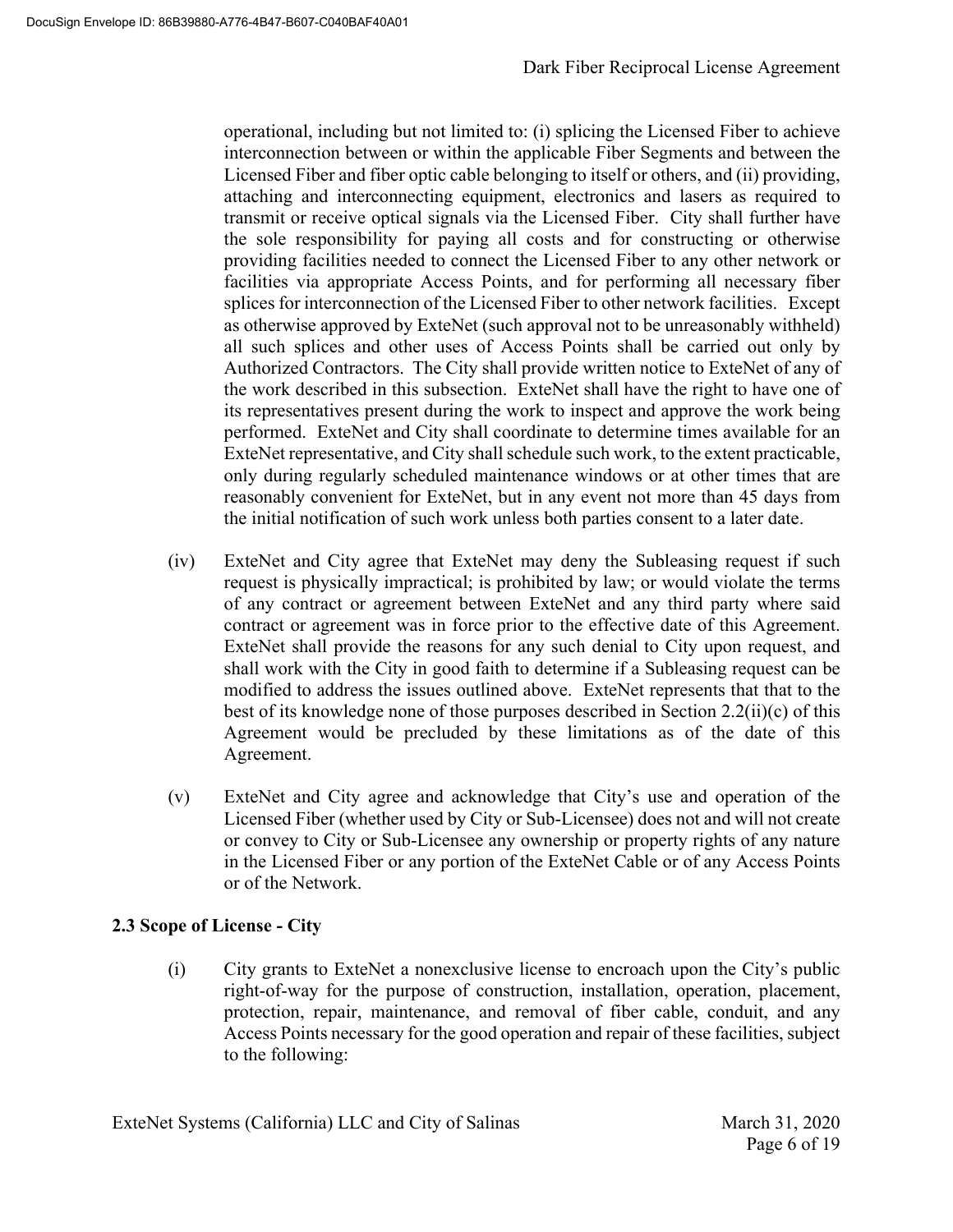- a. Prior to installation of any facilities, ExteNet shall obtain an Encroachment Permit from City. ExteNet shall be responsible to pay City its normally applicable permit application and inspection fees and shall ensure that all appropriate inspections by City occur. City may require reasonable information to be submitted with the applications, including, but not limited to, the location of installation, construction methods, existing infrastructure, and traffic control measures.
- b. Installations of fiber, conduits, vaults, and equipment shall be made belowground except that fiber lines may be installed above-ground when immediately adjacent to previously-existing above-ground utilities including, but not necessarily limited to, fiber, telephone, and/or electrical lines.
- c. Except as provided by applicable laws or this Agreement, ExteNet shall not interfere in any manner with the existence and operation of any and all public and private rights of way, sanitary sewers, water mains, storm drains, gas mains, poles, overhead and underground electric and telephone wires, street lights, traffic signals, cable television, conduit, other telecommunication facilities, and City property without prior approval of the owners of such property.
- d. ExteNet shall conduct itself in compliance with City laws, Ordinances, Resolutions, regulations, including the City's "Dig Once" Policy (Resolution 20810), as such may be amended from time-to-time.
- e. When installing new fiber, ExteNet shall, at its discretion, perform one of the following:
	- i. Install a number of fiber strands adequate to ensure that ExteNet can provide the number of strands specified herein to the City while meeting its other legal obligations; or
	- ii. For below-ground installations only, install separate conduit and Access Points per City specifications so that City may install its own fiber at the time of its choosing.
- (ii) The City reserves the right to grant, renew, or extend similar licenses to others. Notwithstanding the foregoing, the City expressly conditions approval of other licenses so as not to cause disruption or interference with any ExteNet Cable. ExteNet shall have the right to take appropriate action against any interfering party. City shall not be liable for expenses or damages suffered by ExteNet as a result of interference.
- (iii) The permissions granted by this Agreement shall not constitute an easement or an encumbrance upon City property or against any City right-of-way. No right, title, or interest in the public right-of-way, or any part thereof, shall vest or accrue by reason of this Agreement, by issuance of a Permit, or by exercise of any privilege given thereby.
- (iv) This License is personal to ExteNet only and is not transferable without the written consent of City.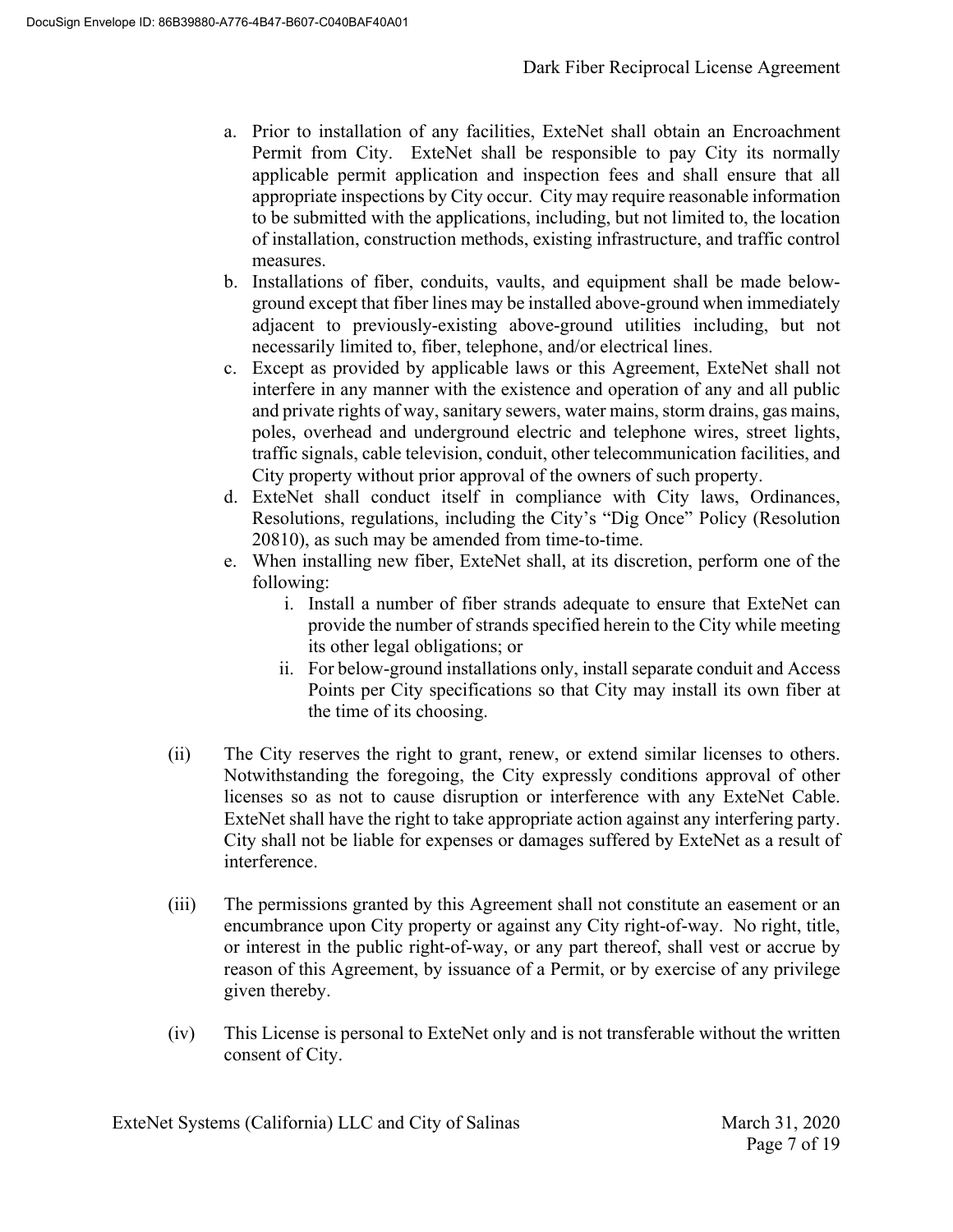#### **2.4 Designation of Licensed Fiber Strand**

- (i) At any time following completion of the construction and installation of any ExteNet Cable, City may notify ExteNet of its desire to utilize or assign the Licensed Fiber reserved for its use by ExteNet. Such notice shall be written and shall be provided no fewer than sixty (60) days prior to the date on which City desires to access the Licensed Fiber. City's notice shall identify all of the following: (1) whether City intends to utilize the fiber for its own purposes per Section 2.2(ii)(a) of this Agreement or whether it wishes to assign said fiber to a Sub-Licensee; (2) the Access Points City desires to use (if any) to access and splice the Licensed Fiber, (3) the names and contact information of any Sub-Licensee to whom the City proposes to assign its rights pursuant to Section 2.2(ii) of this Agreement, (4) all personnel or contractors that City proposes to use to perform any work activity involving the Licensed Fiber, including but not limited to construction and installation of fiber drops or laterals for interconnection of the Licensed Fiber to ancillary Access Points or to lasers, electronics or other equipment, facilities or networks for purposes of lighting and using the Licensed Fiber, and (5) City's plans for interconnecting with and using the Licensed Fiber, including relevant technical and functional network specifications and design criteria for City's systems that may facilitate consultation and cooperation of City and ExteNet in the interest of efficient and effective implementation of City's plans in accordance herewith.
- (ii) For requests by City to utilize fiber for its own purposes, within ten (10) days following receipt of such initial notice, ExteNet shall provide City with a colorcoded diagram designating the specific optical fiber strands within the designated Fiber Segments that have been designated as the Licensed Fiber for all purposes hereunder. ExteNet shall designate strands that are technically capable of meeting the City's requirements identified in Section 2.4(i), above, if such strands are available. For requests by City to assign the Licensed Fiber to a Sub-Licensee, ExteNet shall promptly offer a lease (or similar instrument if agreed to between the parties) of said fiber upon terms consistent with this Agreement to Sub-Licensee. Upon the mutual acceptance of terms by both ExteNet and Sub-Licensee, ExteNet shall within ten (10) days provide City and Sub-Licensee with a color-coded diagram designating the specific optical fiber strands within the designated Fiber Segments that have been designated as the Licensed Fiber for all purposes hereunder.
- (iii) ExteNet shall have the right to determine in advance whether City's personnel and/or proposed contractors are qualified to perform such work activities and may disapprove any proposed personnel or contractor in its sole reasonable discretion. ExteNet shall identify the reasons for such disapproval in writing and City may propose alternate personnel or contractors.
- (iv) City is solely responsible for obtaining all public, private or government approvals,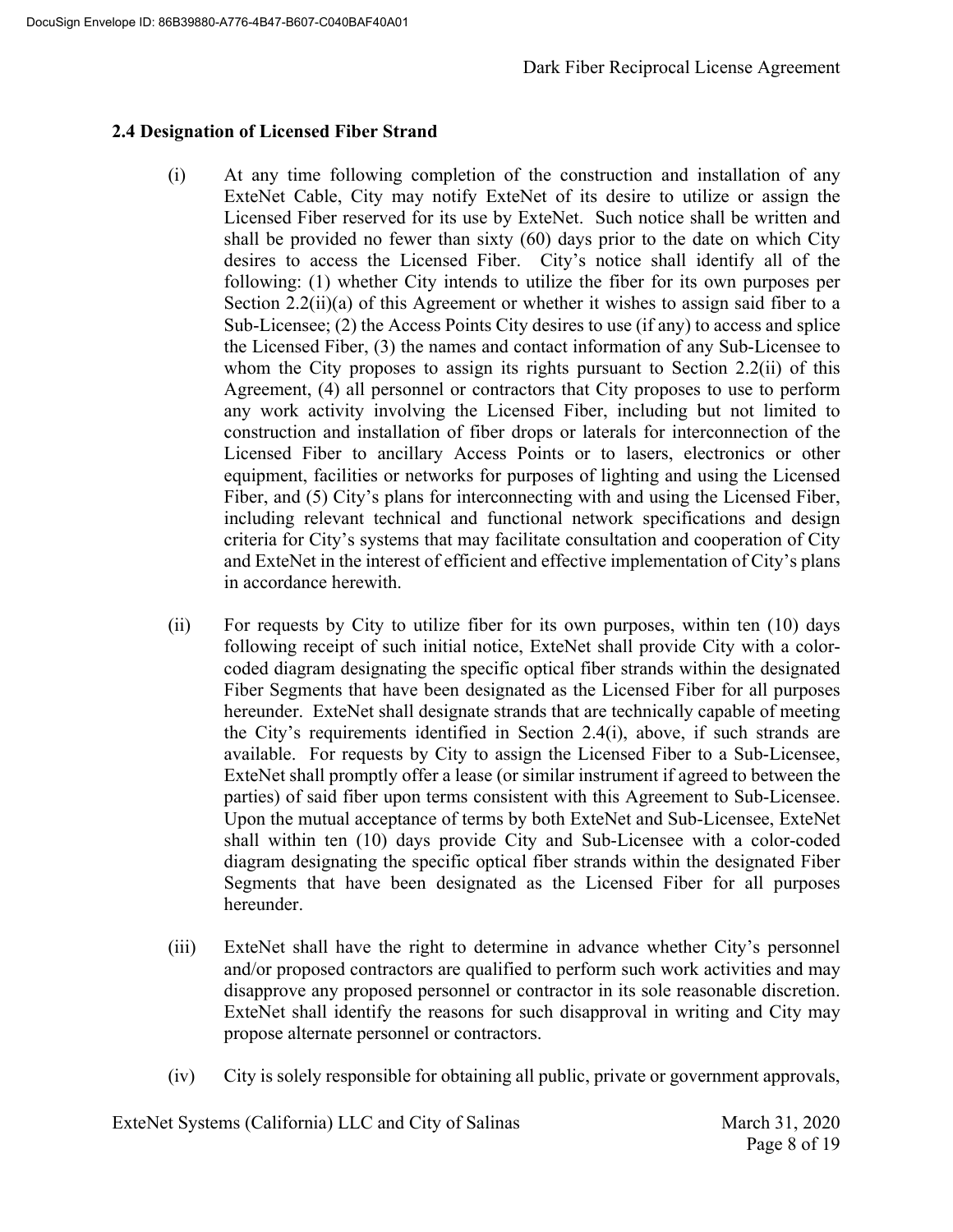authorizations, permits, certifications, easements, rights of way and attachment rights beyond those required for installation and maintenance of the ExteNet Cable, if any, that are necessary in order for City to light and transmit or receive signals using the Licensed Fiber, and shall provide documentary evidence thereof as and when reasonably requested by ExteNet.

(v) At City's request or in the event that ExteNet refuses to approve City's selected contractor as an Authorized Contractor, ExteNet will either propose or exert commercially reasonable efforts to cause one of its Authorized Contractors to propose to perform the work necessary for City's proposed interconnection of equipment and other network facilities with the Licensed Fiber on a time and materials basis at then prevailing commercially reasonable rates for work of substantially similar complexity and difficulty in the relevant market.

#### **2.5 Limitations and Requirements for Use of City and ExteNet Fiber**

- (i) ExteNet and City agree and acknowledge that either Party may use the ExteNet and City Cables for any lawful purpose for which the fiber strand is technically suited, provided that City and any Sub-Licensee shall use the Licensed Fiber in a manner consistent with this Agreement.
- (ii) If either Party determines for any reason that it is necessary to relocate, modify, underground or otherwise alter ("Relocation or Modification") all or any portion of the ExteNet or City Cable (as applicable), including the Licensed Fiber (whether such Licensed Fiber is then lit and/or in use by City), that Party shall provide written notification to the other Party prior to making the proposed relocation, modification or alteration. Such notice shall be given at least sixty (60) days in advance except in circumstances in which the relocating Party is legally obligated to take action more promptly and the prior notification requirement of this section shall not apply to emergency situations, in which case the relocating Party will give notice as quickly as is reasonably practicable. The Party receiving such notification shall have no responsibility for costs and expenses relating to any such Relocation or Modification of the ExteNet or City Cable (as applicable). But if and to the extent that such Relocation or Modification is required by reason of events or circumstances beyond the relocating Party's reasonable control, the other Party shall have sole responsibility for costs and expenses relating to any necessary rearrangement, relocation, modification or alteration of any fiber drops or laterals or other equipment, electronics or lasers installed to light the ExteNet or City Cable (as applicable), or other facilities the other Party has interconnected to the ExteNet or City Cable (as applicable) that may result therefrom. However, if and to the extent that such Relocation or Modification is made at the relocating Party's discretion or for its benefit, then that Party shall bear the reasonable cost of the Relocation or Modification resulting therefrom.
- (iii) Any equipment, electronics, lasers, or interconnecting fiber or other network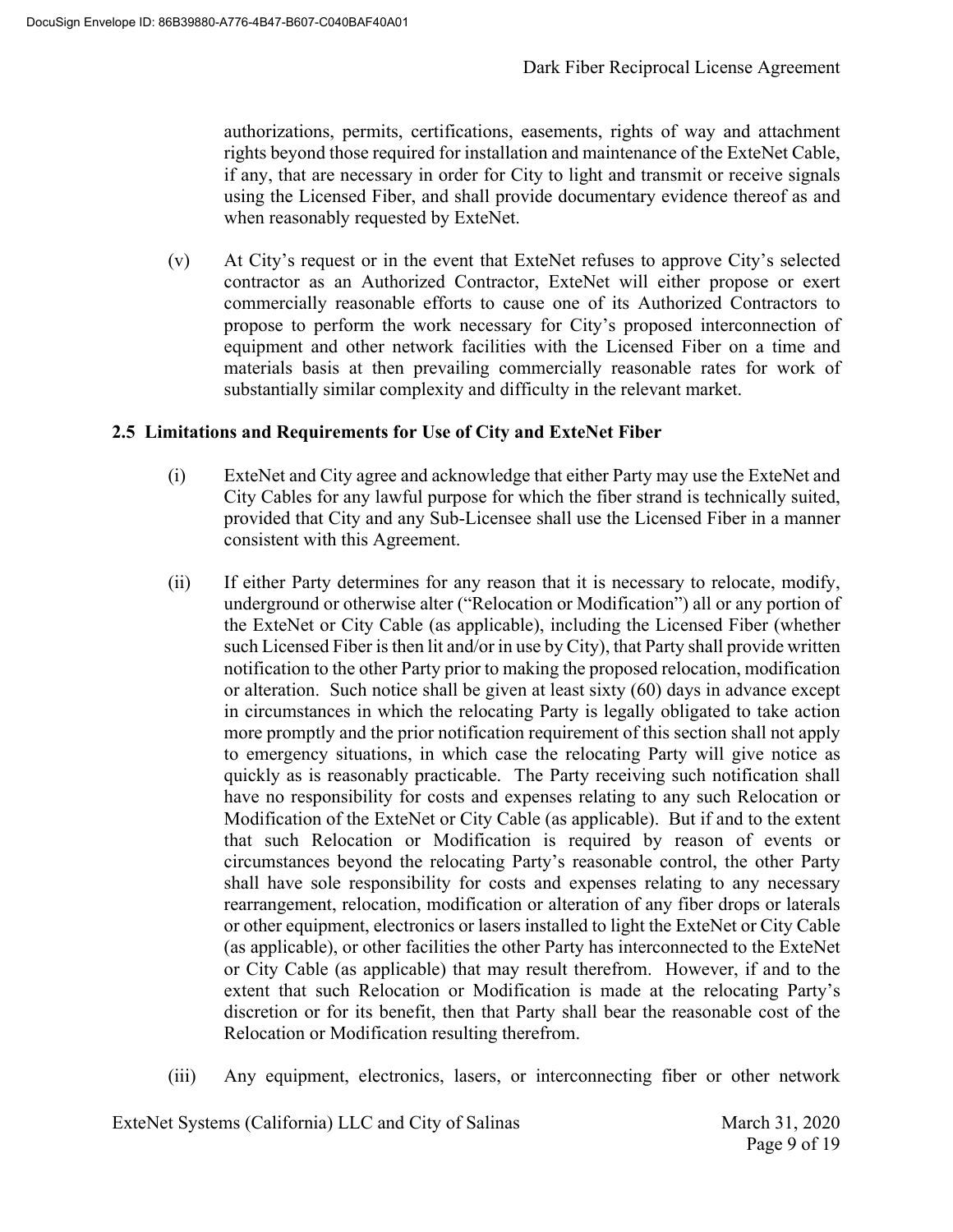facilities shall be installed and maintained in accordance with the requirements and specifications of the then current editions of the National Electrical Code (NEC), and the National Electrical Safety Code (NESC), each of which are incorporated by reference in this Agreement. Further, each Party and its consultants and contractors shall at all times comply with the applicable rules and regulations of the Occupational Safety and Health Act of 1970 (OSHA), with all applicable state and federal statutes and laws, and with all applicable regulations, rules and orders issued by any state or federal agency having jurisdiction thereof, including without limitation the Federal Communications Commission and the California Public Utilities Commission

## **3. Maintenance**

- (i) Each Party shall maintain all facilities interconnected with or comprising a part of the ExteNet or City Cable (as applicable) that are owned by that Party, including the Licensed Fiber, provided that each Party's obligation to maintain such facilities shall not in any way extend beyond the term of any other agreement between the Parties for ROW use or equipment attachments to City's facilities and provided further that such obligation shall cease earlier as to any Fiber Segment with respect to which ExteNet and its successors in interests either: (1) loses the necessary attachment and access rights to enable such maintenance; or (2) permanently ceases to use such Fiber Segment (other than the Licensed Fiber) for the provision of services to their customers, provided that before removing any such Fiber Segment ExteNet gives City prior written notice and an opportunity to assume responsibility for maintaining and operating such Fiber Segment as provided in Section 8.3(ii).
- (ii) Each Party shall have sole responsibility for maintaining all of its equipment, electronics, lasers, fiber and other facilities interconnected to the Licensed Fiber. Parties shall maintain their equipment, electronics, lasers and interconnecting fibers and facilities in good repair and in a manner that will not interfere with, or degrade the quality or reach of any signal, transmission or telecommunications carried on the ExteNet and/or City Cable. If a Party's equipment or facilities should cause any type of interference with, or degradation of, any signal, transmission or telecommunications on the ExteNet or City Cable, the applicable Party agrees to correct the condition. Such correction shall be made within three (3) hours for any problem causing interference or disruption of any signal, transmission or telecommunications on the ExteNet or City Cable. Such correction shall be made within six (6) hours for any problem causing a degradation, but not disruption, of any signal, transmission or telecommunications on the ExteNet or City Cable. If a Party fails to take such corrective action, the other Party may in its sole discretion correct said condition at the original Party's expense. Each Party shall notify the other Party in writing prior to performing such work whenever practicable. When either Party reasonably believes, however, that such conditions pose an immediate threat to public safety or interfere with the performance of its service obligations to its customers, or pose an immediate threat to the physical integrity of the ExteNet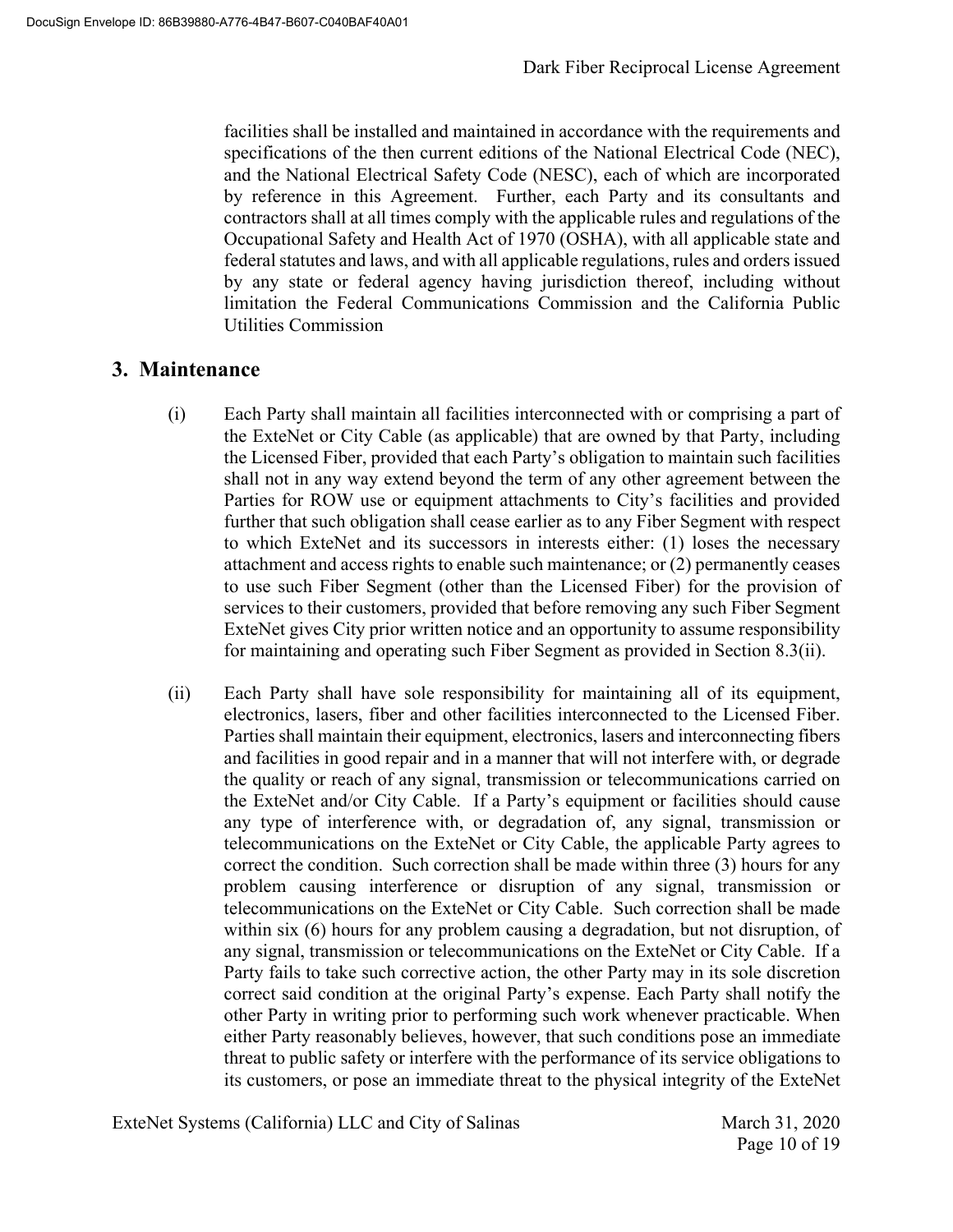or City Cable(s) or other facilities, that Party may perform such work and/or take such action, including temporary disconnection of the other Party's equipment and facilities from the ExteNet or City Cable that it reasonably deems necessary without first giving written notice to the other Party. In this event, the other Party shall be responsible for paying the Party performing the work for all reasonable costs incurred by that Party in taking such corrective actions if the Party performing the work shows that the problem was in fact caused by the other Party's equipment or facilities. If the problem is discovered to not be caused by the other Party's equipment or facilities, the Party performing the work shall bear the cost of any reconnection or restoration of the other Party's equipment or facilities that is made necessary as a result of the mistaken actions of the Party performing the work. Each Party shall be indemnified by the other Party for such work in accordance with Section 5 below.

- (iii) Each Party reserves the right to make periodic inspections at any time of any part of its equipment, electronics, lasers, or facilities (including interconnected fiber or copper cable) utilized by the other Party for purposes of assuring compliance with the terms and conditions hereof and with applicable laws, rules and regulations as reasonably necessary to prevent or detect interference with or damage to the Network or breaches of either Party's obligations hereunder. Except in the case of an emergency, each Party shall give the other Party 48 hours' notice before carrying out such inspections and the other Party shall be permitted, but not required, to have a representative present for such inspections. Such inspections shall be conducted at the inspecting Party's expense unless the inspecting Party determines, based on the inspection, that the other Party is not in compliance with the terms of this Agreement. In such instance, the other Party shall be responsible for paying the inspecting Party for all reasonable costs incurred by the inspecting Party in making the inspection. Each Party agrees that such periodic inspections, or the failure to do so, shall not relieve that Party of any responsibility, obligation or liability whether assumed under this Agreement or otherwise existing.
- (iv) The City's obligations under Subsections (i) through (iii) of this Section shall only apply to that fiber the City has elected to use for its own Municipal Purposes. Responsibilities for maintenance for Licensed Fiber utilized by a Sub-Licensee shall be in accordance with an agreement reached between ExteNet and the Sub-Licensee. ExteNet may require inclusion of these (or substantially similar) provisions in any lease or other agreement between it and a Sub-Licensee, with the Sub-Licensee assuming responsibility rather than the City.
- (v) City reserves the right to conduct inspections of ExteNet's construction sites or of ExteNet cable at any time to ensure compliance with regulatory requirements. If ordered by City, ExteNet shall correct all sites and/or work that are found to be noncompliant with applicable building or safety codes and/or approved permits within 30 days of receipt of such notice by City. City reserves the right to remove any facilities within the City right-of-way for which no permit has been issued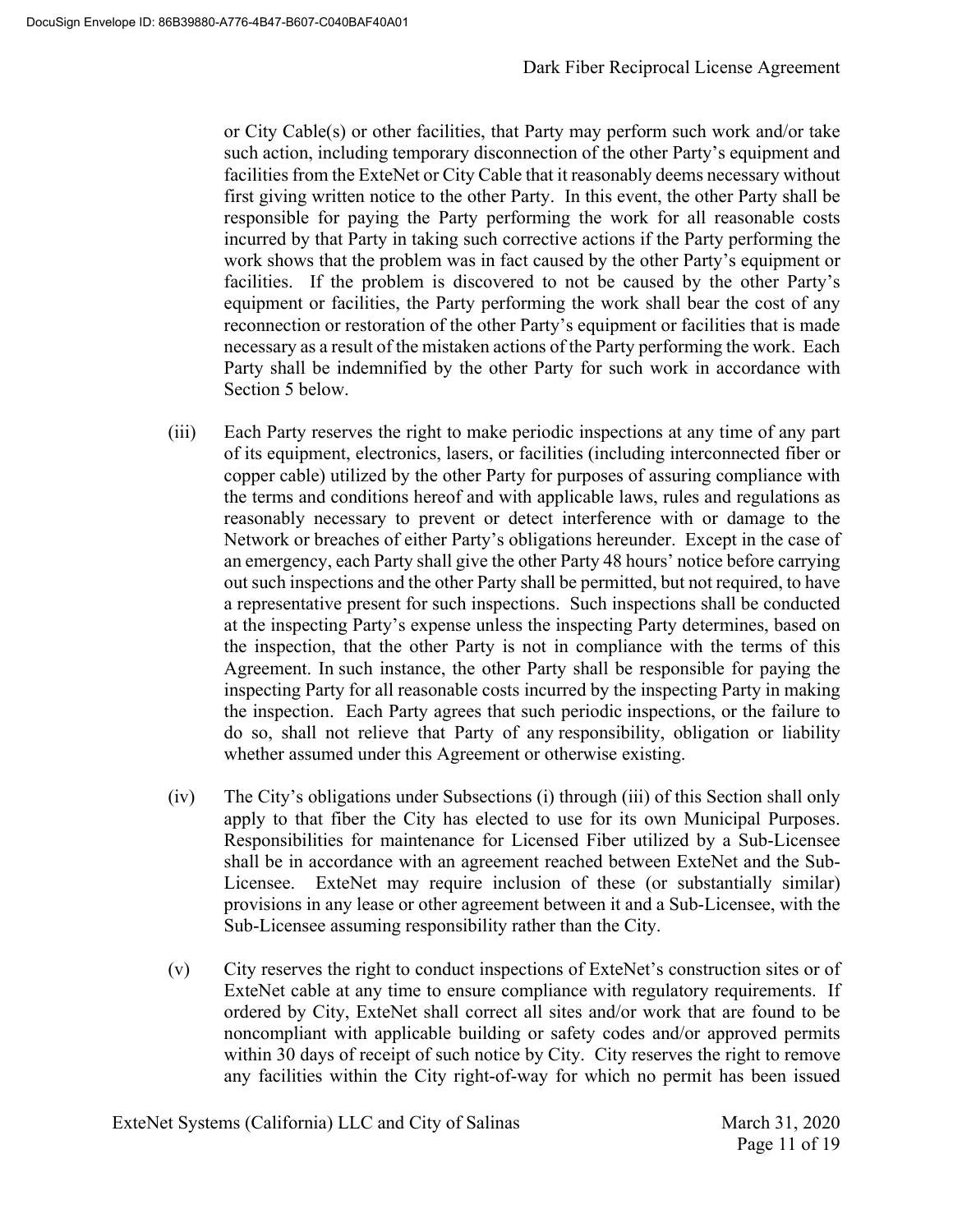and/or finaled and may seek the actual costs incurred in so doing. The City's failure to act as to unauthorized facilities on or under the right-of-way shall not be deemed an approval of such use.

# **4. Liability and Damages**

- (i) Only as arising under this Agreement and not in its capacity as a municipality or otherwise, City, its personnel, agents and contractors shall exercise reasonable caution to avoid damaging the facilities of ExteNet and shall make an immediate report to ExteNet of the occurrence of any such damage caused by its personnel, agents or contractors. City agrees to reimburse ExteNet for all reasonable costs incurred by ExteNet for repair of such facilities damaged by City, its personnel, agents and contractors.
- (ii) Each Party shall be liable to the other Party for all of its actions or omissions that cause damage to the ExteNet or City Cable (as applicable), the Access Points and all other facilities and equipment associated with the Network, or that interfere with, disrupt or degrade the quality or reach of any signal, transmission or telecommunications carried on the ExteNet or City Cable or the Network, but shall not be liable for any special, indirect, or consequential damages arising from its own actions or omissions. This subsection shall be applicable to the City only as arising under this Agreement and not in its capacity as a municipality or otherwise.
- (iii) ExteNet shall not be liable to City for any special, indirect, or consequential damages arising from any interruption or degradation of City's communications carried on Licensed Fiber.

# **5. Mutual Indemnification**

- (i) Each of ExteNet and City (as "Indemnifying Party") hereby agrees to indemnify, defend and hold harmless the other (as "Indemnitee") from and against any third party demand, claim, action, suit or proceeding ("Claim") and any resulting loss, liability, cost, expense or fine, including court and appeal costs and reasonable attorneys' fees and expenses ("Losses"), that are caused by or arise out of the actual acts or omissions, whether negligent or willful, of the Indemnifying Party, its personnel, agents or contractors, in connection with the performance under this Agreement or otherwise in connection with the construction (including any excavation), installation, operation, maintenance or use of the ExteNet Cable or the Licensed Fiber or any equipment or facilities interconnected or associated therewith.
- (ii) Notwithstanding the foregoing, each party's respective obligations as an Indemnifying Party under paragraph (i) above shall not include any liability or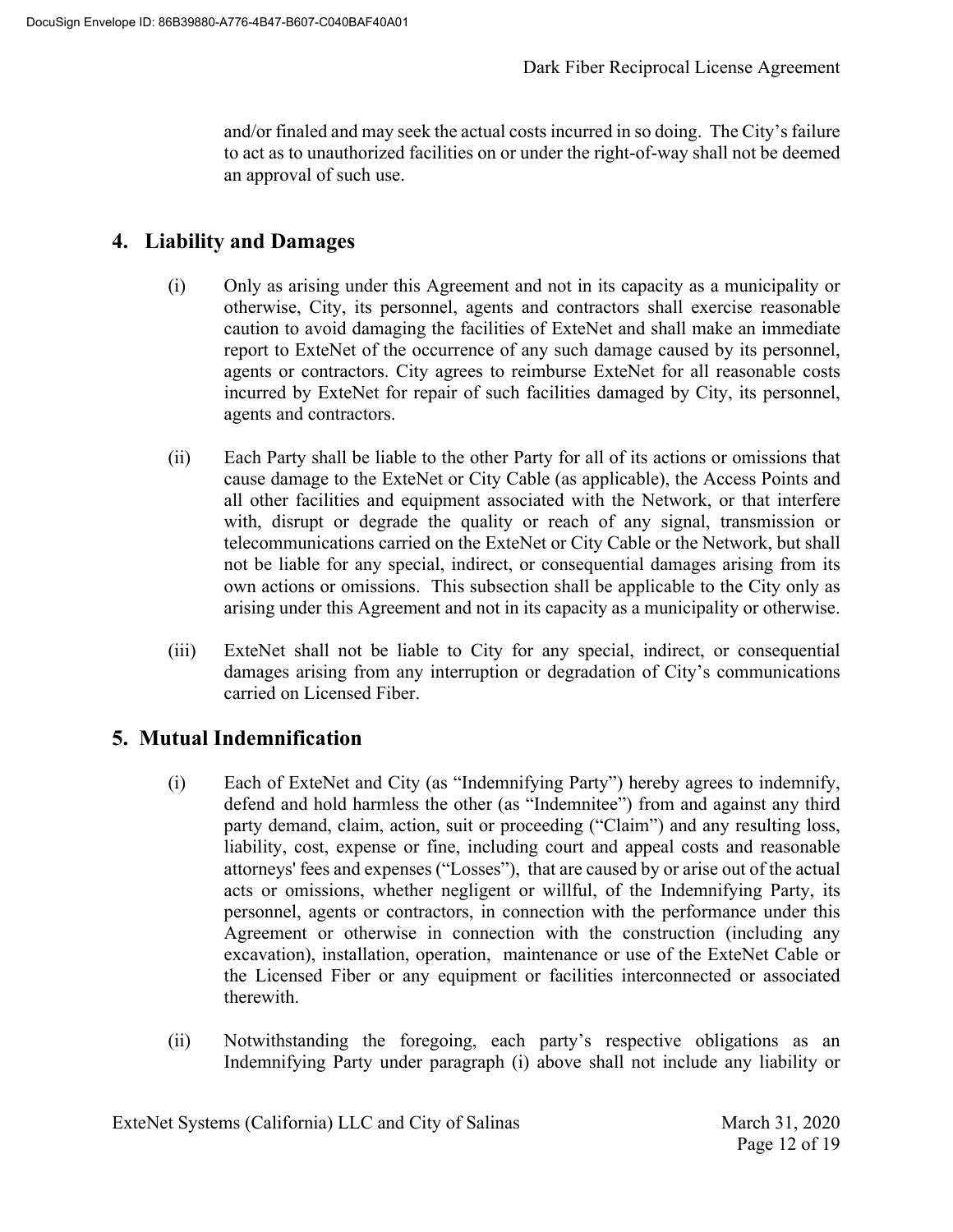obligation to defend:

- a. to the extent that Losses arise out of or are caused by the Indemnitee's intentional misconduct and/or gross negligence;
- b. to the extent that the defense of any Claim is prejudiced, or the resulting Losses are caused by the Indemnitee's failure or refusal to provide the Indemnifying Party with timely notice of the Claim, or to cooperate in the defense thereof; or
- c. to the extent that Losses result from the Indemnitee's failure or refusal to take commercially reasonable actions as the Indemnifying Party may request, and at the Indemnifying Party's sole cost and expense, in order to mitigate or lessen such Losses.
- (iii) The Indemnitee shall give the Indemnifying Party timely written notice of any Claim covered by this Section 5. The Indemnitee shall tender the defense of the Claim to the Indemnifying Party and such defense shall be carried out under the control and at the expense of, the Indemnifying Party. The Indemnitee may participate in the defense of a Claim at any time, provided that, during all periods in which such defense has been assumed and is being carried out by the Indemnifying Party with qualified counsel, the incremental costs of the Indemnitee's participation shall be at its own expense.

# **6. Insurance**

- (i) Without limiting any obligations or liabilities of either Party under this Agreement, prior to interconnecting with the ExteNet or City Cable (as applicable), each Party shall maintain for the duration of such interconnection, at its own expense, Commercial General Liability Insurance including Contractual Liability Coverage, covering liability assumed under this Agreement, Products/Completed Operations Coverage, Broad Form Property Liability Coverage, and Personal Injury Coverage in the amount of \$1,000,000 combined single limit for Bodily Injury and Property Damage and a \$1,000,000 occurrence aggregate.
- (ii) Insurance policies required by this Agreement shall name the other Party as well as its officers, employees, and agents as additional insured by endorsement, except that such shall not be required if a Party is self-insured.
- (iii) City shall provide ExteNet with Certificates of Insurance evidencing coverage currently in effect prior to commencing to place equipment, electronics or lasers to light the Licensed Fiber. All policies are to provide ExteNet with thirty (30) days prior written notice of cancellation or any material adverse change in conditions.

### **7. Assignment**

(i) City may assign its rights to Sub-Licensees under this Agreement, pursuant to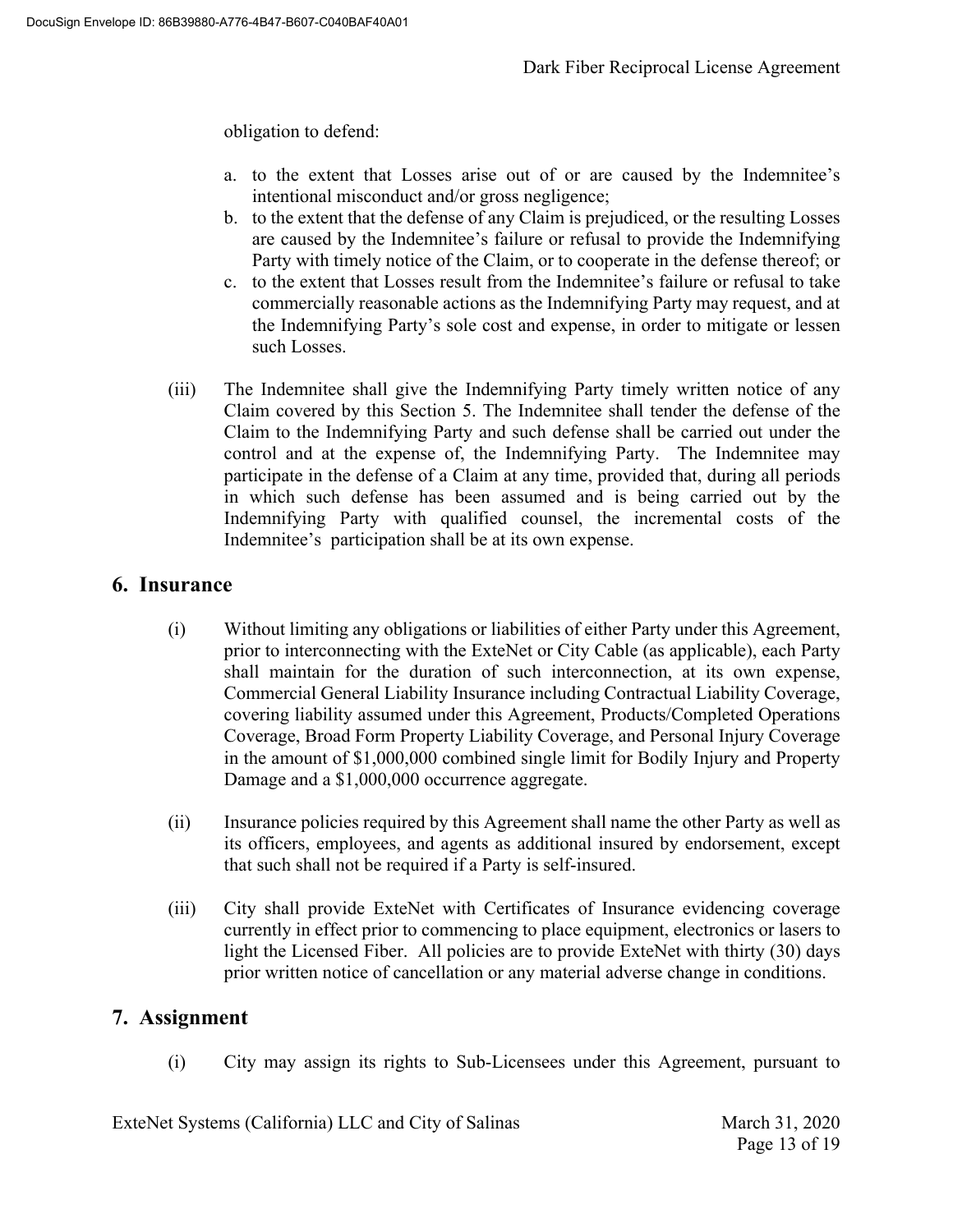Section 2.2(ii). ExteNet shall provide for the use of fiber by these Sub-Licensees, including obligations for maintenance, as specified in this Agreement.

- (ii) ExteNet may assign, sub-license, or transfer in any manner, in whole or in part, its rights, duties or obligations under this Agreement at any time and for any reason.
- (iii) Neither this Agreement nor any term or provision hereof, nor any inclusion by reference shall be construed as being for the benefit of any person or entity not a signatory hereto.

## **8. Agreement Term and Termination**

#### **8.1 Term of Agreement**

This Agreement shall continue in perpetuity so long as the ExteNet Cable (or any portion thereof) remains in place and is in use by ExteNet and its successors in interest and assigns.

#### **8.2 Termination of Agreement**

The Parties shall have the right to terminate this Agreement and the Licenses granted herein under the following circumstances:

- (i) ExteNet may terminate this Agreement upon written notice with an opportunity to cure within thirty (30) days therefrom in the event that City commits a material breach of this Agreement.
- (ii) City shall have the right to terminate this entire Agreement or any Permit issued hereunder whenever ExteNet is in default of any material term of this Agreement and does not, upon notification by City, cure such default within 30 days of said notification.
- (iii) Termination of this Agreement for any other reason shall require the mutual consent of both parties.

#### **8.3 Effect of Termination**

- (i) In the event of termination in accordance herewith for any reason, each Party shall remove all equipment, electronics, lasers and fiber or other facilities interconnected to the other Party's Cable within sixty (60) days after the effective date of the termination. All costs of any kind arising from removal of each Party's equipment, lasers and fiber, or other facilities shall be borne entirely by that Party.
- (ii) ExteNet or its successors in interest shall give City prior written notice and a reasonable opportunity to assume responsibility for maintaining and operating the Licensed Fiber before removing the Licensed Fiber or any portion thereof. Except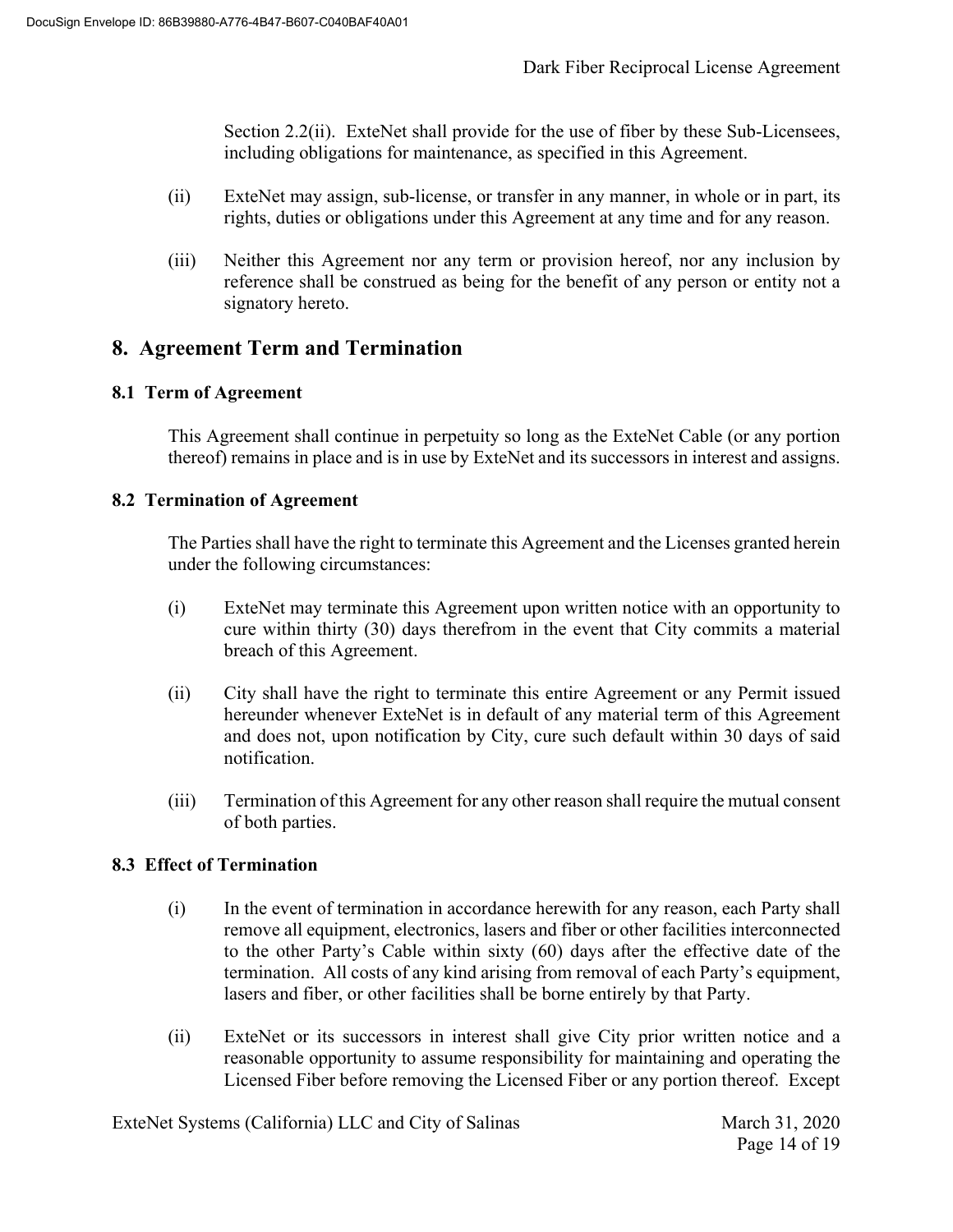where ExteNet is otherwise legally obligated to remove a Fiber Segment in a shorter period of time, such prior notice shall be given at least ninety (90) days in advance of such removal. Notwithstanding the foregoing, in the event that ExteNet or its successor in interest proposes to cease using a Fiber Segment for the provision of services to customers, City shall have the option, in order to avoid removal of such Fiber Segment, of assuming responsibility for the operation and maintenance of such Fiber Segment.

## **9. General Provisions**

#### **9.1 Notices**

- (i) All notices required or permitted to be given to either party by the other party under any provisions of this Agreement shall be in writing. Notice shall be deemed served when delivered by hand or sent by a nationally recognized overnight courier service to the other party's address set forth below during normal business hours. If a Notice is mailed, service is deemed complete upon the earlier of actual delivery or the close of business on the third business day following the date when the Notice is placed in a receptacle regularly maintained by the U.S. Postal Service addressed to the party at the address set forth below with postage pre-paid.
- (ii) Notices shall be given to the following:

If to **City:** 

City Manager 200 Lincoln Avenue Salinas, CA 93901

With a copy to City Attorney at the same address.

If to **ExteNet:**

 ExteNet Systems (California) LLC ATTN: CFO 3030 Warrenville Rd, Suite 340 Lisle, Illinois 60532 NOTICE@extenetsystems.com

With a copy to General Counsel and COO at the same address.

Or to such other addresses and persons as City or ExteNet may hereafter designate in a notice given in accordance with this Section 9.1.

#### **9.2 Non-Waiver**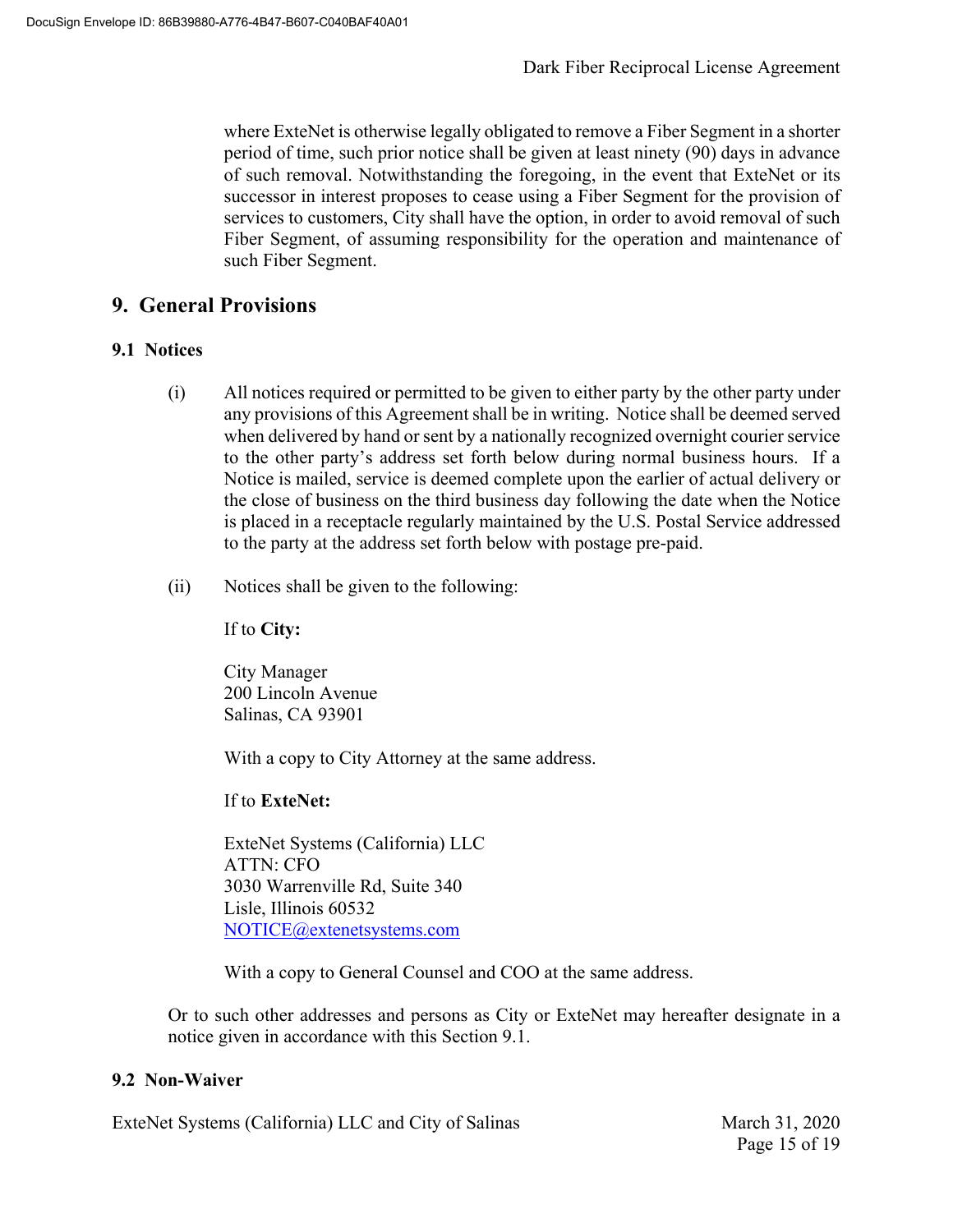Failure of either Party to take action to enforce compliance with any of the terms or conditions of this Agreement, or to give notice or declare this Agreement or any authorization granted hereunder terminated, or to exercise any right or privilege hereunder, shall not be construed as a continuing or future waiver of such term, condition, right or privilege, but the same shall be and remain at all times in full force and effect.

#### **9.3 Headings**

All headings contained in this agreement are for convenience only and are not intended to affect the meaning or interpretation of any part of this Agreement.

#### **9.4 Governing Law**

This Agreement and the rights and obligations contained in it shall be construed in accordance with, and governed by, the laws of the State of California without regard to its choice of law provisions.

#### **9.5 Counterparts**

This Agreement may be executed in any number of counterparts, each of which when executed shall be deemed an original, but all of which together shall constitute one and the same instrument.

#### **9.6 Confidentiality**

The parties acknowledge that ExteNet will disclose proprietary and confidential network and business information to City in order to perform this Agreement. City agrees to take all reasonable steps to protect such proprietary and confidential information from public disclosure, and to make available such information internally only to City personnel with a need to know or to its legal counsel. City shall not disclose the contents of this Agreement except as required by law in response to a formal request pursuant to an applicable freedom of information law. City shall notify ExteNet within 48 hours of receiving such a request for information about this Agreement.

#### **9.7. Venue**

Venue for any complaint, cause, case or action arising from or related to this Agreement shall be in a state or federal court of competent jurisdiction sitting in the State of California.

#### **9.8 Prior Agreements**

This Agreement shall amend and supersede the terms of the "City of Salinas Master License Agreement" executed between the Parties on March 15, 2017.

ExteNet Systems (California) LLC and City of Salinas March 31, 2020

Page 16 of 19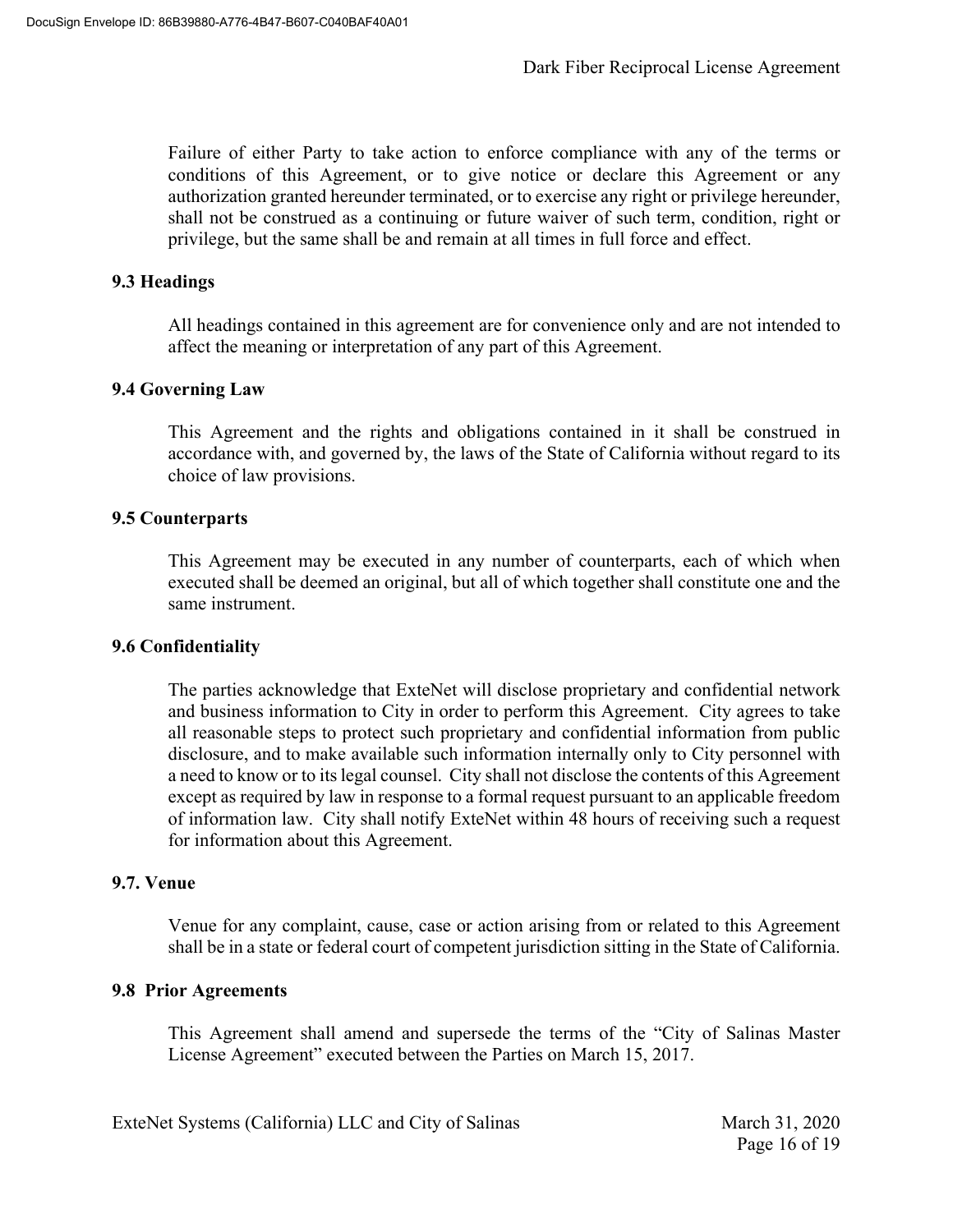Dark Fiber Reciprocal License Agreement

**IN WITNESS WHEREOF**, the Parties hereto have executed this Agreement as of the date first written above.

#### **CITY OF SALINAS**

DocuSigned by:  $\kappa$ ay  $\epsilon$ . Corpuz, Jr. Ray E. Corpuz, Jr., City Manager

### **APPROVED AS TO FORM**:

DocuSigned by: Clivistopher a. Callihan

Christopher A. Callihan, City Attorney, or Rhonda Combs, Assistant City Attorney

## **ATTEST**:

-DocuSigned by:  $\overline{\phantom{a}}$ 

Patricia M. Barajas, City Clerk

# **EXTENET SYSTEMS (CALIFORNIA) LLC**

DocuSigned by:  $\bigcup_{\mathsf{recoometric}} \mathsf{Neu}_\mathsf{Q}$ 

Richard J. Coyle, Jr., EVP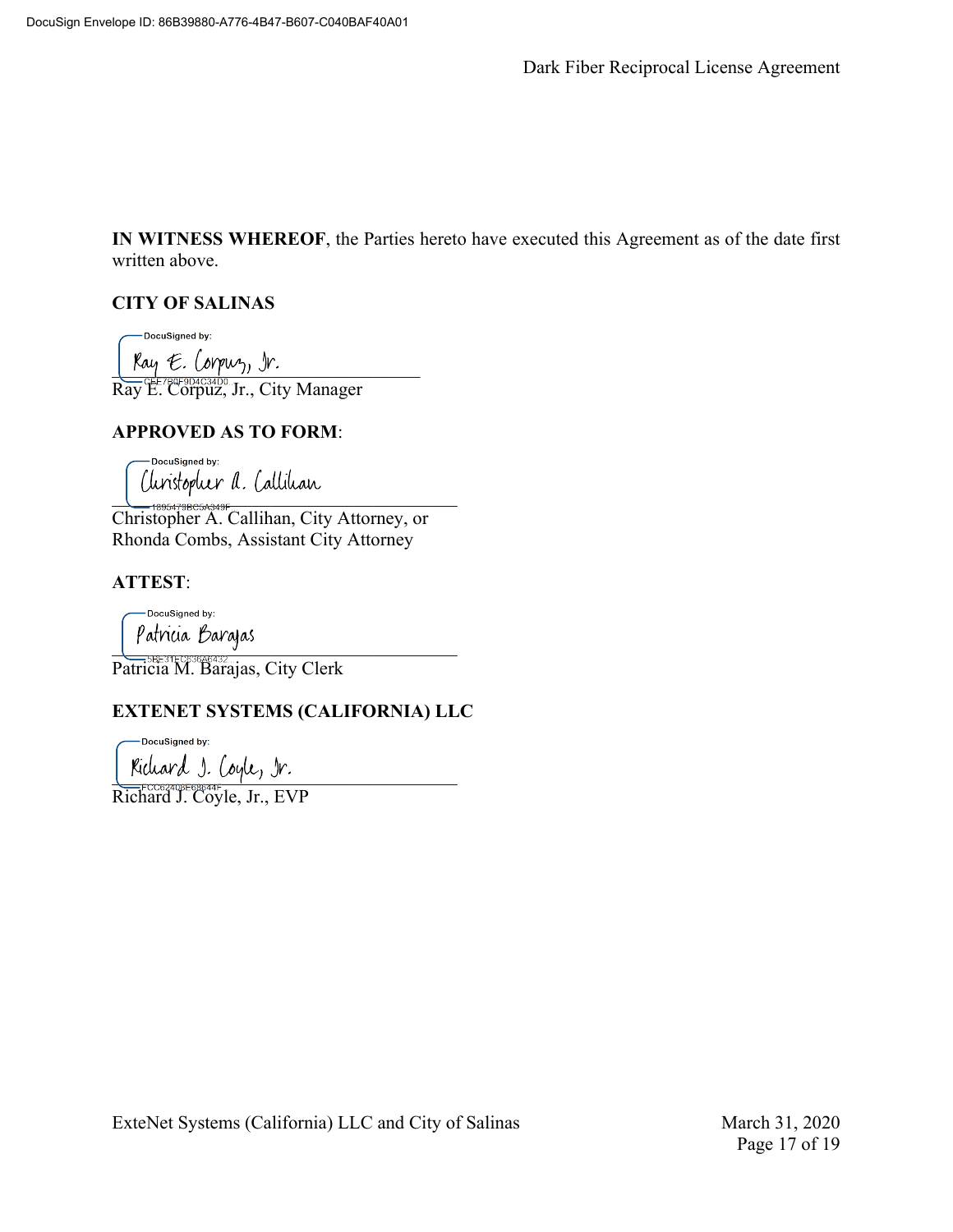Dark Fiber Reciprocal License Agreement